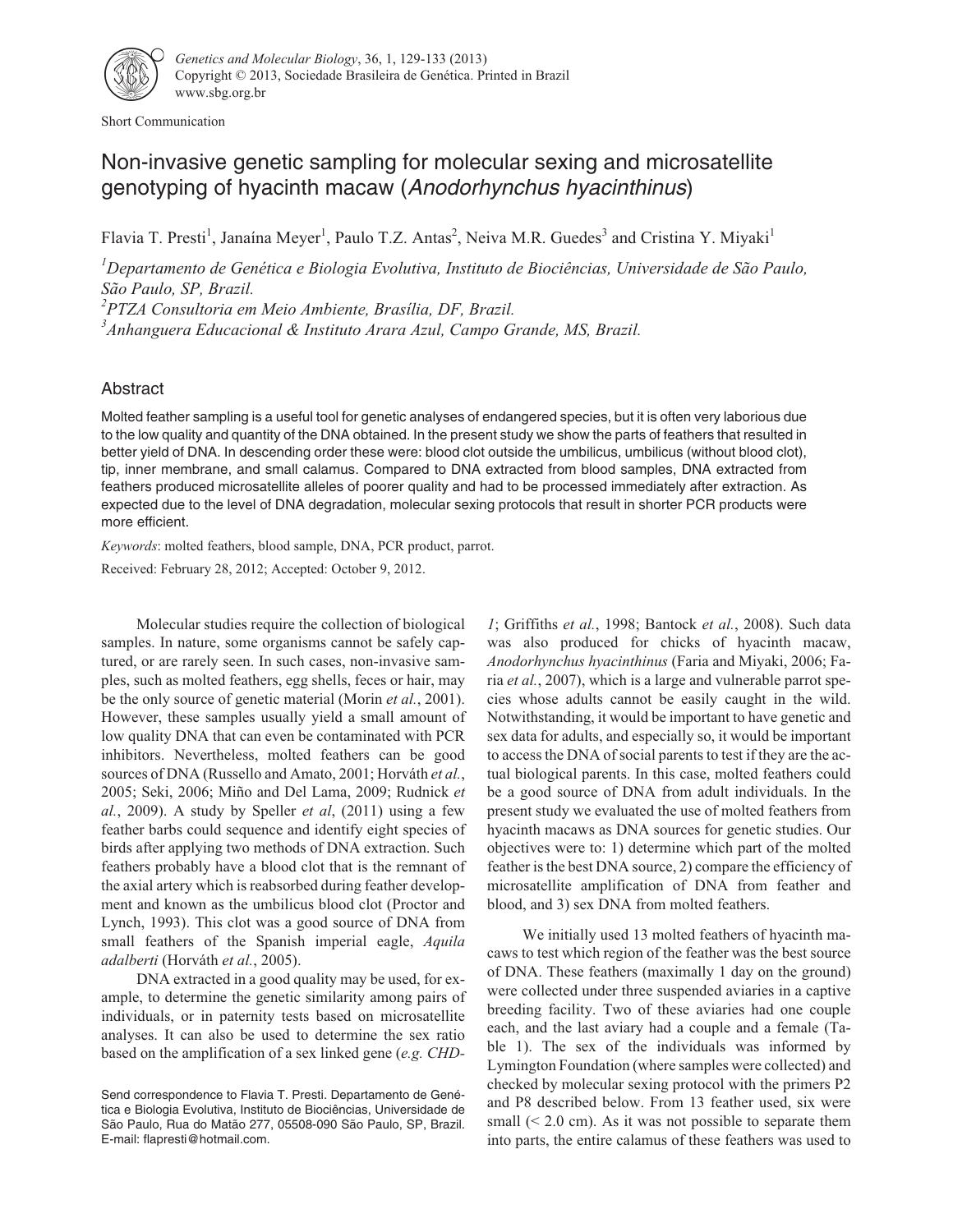| $\ddot{\phantom{a}}$<br>$\frac{1}{2}$ |                       |
|---------------------------------------|-----------------------|
|                                       |                       |
| $\frac{1}{2}$                         |                       |
|                                       |                       |
|                                       |                       |
|                                       |                       |
|                                       |                       |
|                                       |                       |
|                                       |                       |
|                                       |                       |
|                                       |                       |
| l                                     |                       |
|                                       |                       |
|                                       |                       |
| ¢                                     |                       |
|                                       |                       |
|                                       |                       |
|                                       |                       |
|                                       |                       |
|                                       |                       |
| $\frac{1}{2}$<br>į                    |                       |
|                                       |                       |
|                                       |                       |
|                                       |                       |
|                                       |                       |
| DM D <sub>om</sub>                    |                       |
|                                       |                       |
|                                       |                       |
|                                       |                       |
|                                       |                       |
|                                       |                       |
| ļ                                     |                       |
|                                       |                       |
|                                       |                       |
|                                       |                       |
| l                                     |                       |
| ו<br>ו<br>$\vdots$                    |                       |
|                                       |                       |
|                                       |                       |
| nar                                   |                       |
| l<br>$\frac{1}{2}$                    |                       |
| j                                     |                       |
| j                                     |                       |
| ļ                                     |                       |
| ł                                     |                       |
| 1                                     |                       |
|                                       |                       |
|                                       |                       |
| í                                     |                       |
| ï                                     |                       |
| l                                     |                       |
| ł                                     |                       |
| ï                                     |                       |
| ś                                     |                       |
| i                                     |                       |
|                                       |                       |
| i                                     |                       |
|                                       |                       |
| I<br>֕                                | ι<br>Í<br>i<br>F<br>j |
| ¢<br>į                                |                       |

| Locality            | Sex                  | Feather size                    | Feather n°        | Feather visual | Days in field            |                   |                         | DNA amount (ng)         |      |                         | Genotype $4$ |         |
|---------------------|----------------------|---------------------------------|-------------------|----------------|--------------------------|-------------------|-------------------------|-------------------------|------|-------------------------|--------------|---------|
|                     |                      | $\text{cm}$                     |                   | condition      |                          | <b>Blood</b> clot | Umbilicus               | Inner membrane          | Tip  | Small calamus           | UnaCT21      | UnaGT55 |
|                     | Male                 | $\circ$<br>$\frac{2}{\sqrt{2}}$ |                   | Good           |                          | n.a               | n.a                     | n.a                     | n.a  | 1370                    | 261/263      | 202/226 |
|                     |                      |                                 | $\sim$            | Good           |                          | n.a               | $\mathbf{n}.\mathbf{a}$ | $\mathbf{n}.\mathbf{a}$ | n.a  | 1370                    | 261/263      | 202/226 |
|                     |                      | 20<br>$\wedge$                  |                   | 300d           |                          | 43750             | 10935                   | 21875                   | 5470 | n.a                     | 261/263      | 202/226 |
| LF aviary 1         |                      |                                 | $\mathbf 2$       | bood           |                          | n.a               | 10935                   | 2735                    | 5470 | a                       | 261/263      | 202/226 |
|                     |                      |                                 | $\epsilon$        | 300d           |                          | n.a               | 10935                   | 2735                    | 5470 | n.a                     | 261/263      | 202/226 |
|                     | Female               | $\circ$<br>$\frac{2}{\sqrt{2}}$ |                   | 300d           |                          | n.a               | n.a                     | n.a                     | n.a  | 1370                    | 261/263      | 202/202 |
|                     | Male                 | < 20                            |                   | bood           |                          | n.a               | n.a                     | n.a                     | n.a  | 1370                    | 269/271      | 202/222 |
| LF aviary 2         |                      | $> 2.0$                         |                   | 1000           |                          | n.a               | 10935                   | 2735                    | 5470 | n.a                     | 269/271      | 202/222 |
|                     |                      |                                 | $\mathcal{L}$     | 300d           |                          | n.a               | 10935                   | 2735                    | 5470 | n.a                     | 269/271      | 202/222 |
|                     | Female*5             |                                 |                   |                |                          | no feathers       |                         |                         |      |                         | 269/271      | 202/202 |
|                     | $\mathbf{Male}^{*5}$ |                                 |                   |                |                          | no feathers       |                         |                         |      |                         | 261/263      | 202/222 |
|                     | Female 1             | $\circ$<br>$\sim$<br>Λ          |                   | Good           |                          | n.a               | 10935                   | 2735                    | 5470 | n.a                     | 263/263      | 202/202 |
| LF aviary 3         |                      |                                 | $\sim$            | Good           |                          | n.a               | 10935                   | 2735                    | 5470 | n.a                     | 263/263      | 202/202 |
|                     | Female $2^{\ast 5}$  |                                 |                   |                |                          | no feathers       |                         |                         |      |                         | 261/263      | 202/222 |
|                     | Unidentified         | $\circ$<br>$\sim$<br>$\vee$     |                   | Good           |                          | n.a               | n.a                     | n.a                     | n.a  | 1370                    | 261/263      | 202/222 |
|                     | feathers             |                                 | $\mathbf{\sim}$   | bood           |                          | n.a               | n.a                     | n.a                     | n.a  | 1370                    | 261/263      | 202/222 |
| $\mathbf{BM}^{*1}$  | Female* <sup>3</sup> | $\circ$<br>$\sim$<br>$\wedge$   | $1 \text{ to } 9$ | 300d           | $\circ$                  | n.a               | n.a                     | n.a                     | n.a  | n.a                     | n.a          | n.a     |
| $\mathbf{BM}^{*1}$  | $\mathbf{Male}^{*3}$ | $200$<br>$\wedge$               | 10 to 14          | Good           | $\circ$                  | n.a               | n.a                     | n.a                     | n.a  | n.a                     | n.a          | n.a     |
| $\mathrm{BM}^{*^2}$ | Female* <sup>3</sup> | $> 2.0$                         | 1 to 4            | <b>Bad</b>     | $\overline{\phantom{a}}$ | n.a               | n.a                     | n.a                     | n.a  | n.a                     | n.a          | n.a     |
| $\mathbf{BM}^{*2}$  | $\mathbf{Male}^{*3}$ | $2\;0$<br>$\wedge$              | $5$ and $6$       | Bad            | $\geq 7$                 | n.a               | $\mathbf{n}.\mathbf{a}$ | n.a                     | n.a  | $\mathbf{n}.\mathbf{a}$ | n.a          | a       |

130 Presti *et al.*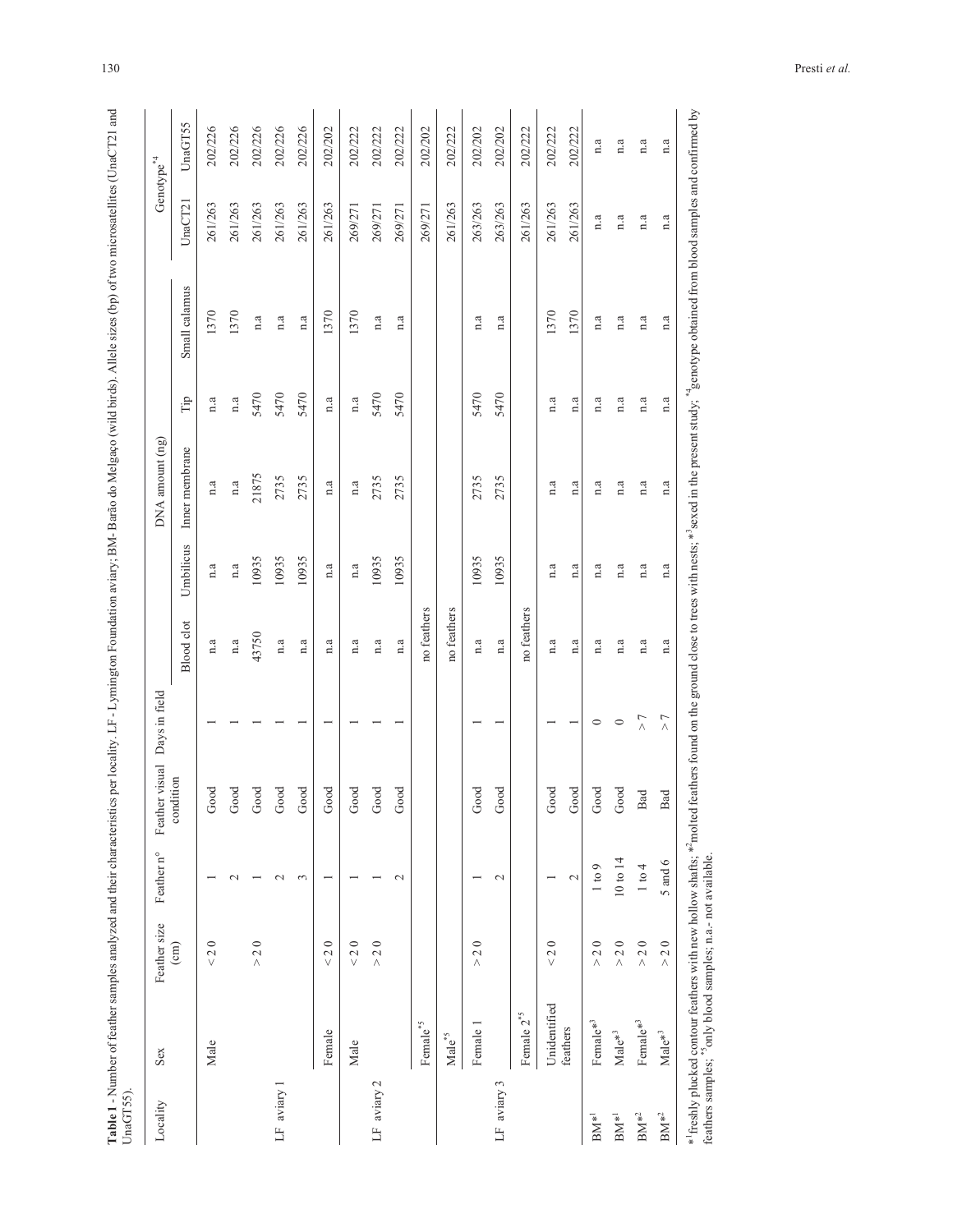extract DNA. Blood samples of all individuals were also collected to compare microsatellite quality to that from the feathers of these birds. Feathers were stored in paper envelopes and blood samples were stored in absolute ethanol. The samples were kept at -20 °C at the Laboratório de Genética e Evolução Molecular de Aves (Instituto de Biociências, Universidade de São Paulo).

To test if it was possible to sex feathers collected in the wild, we used feathers collected in Barão do Melgaço, MT, consisting of 14 freshly plucked contour feathers with new hollow shafts and 11 molted feathers found on the ground close to trees with nests (Table 1). The general visual condition of the feathers found on the ground was classified as bad.

To test if different regions of the calamus yield different quantities and/or quality of DNA, seven calami bigger than 2 cm in length had three or four regions investigated (Figure 1): 1) the tip of approximately 0.3 mm in length, 2) the inner membrane, 3) a clot of blood found in the inner membrane but outside the umbilicus region, and 4) the umbilicus region. The external portion of the feather was not used for DNA extraction. Additionally, six calami shorter than 2 cm in length were completely chopped into tiny pieces. To avoid contamination with DNA from other birds, the extraction and PCR was performed in another laboratory (Laboratório de Ictiogenética of the University of São Paulo). The feather was washed with MiliQ water and cut into pieces with a sterile scalpel blade.

DNA from all molted feathers was extracted with DNeasy Tissue Kit (QIAGEN), with modifications described as follows. During the initial digestione 30  $\mu$ L of dichlorodiphenyltrichloroethane (DDT; 0.1 g/mL) were added and the reaction mix incubated at 56 °C until the tissue was completely digested (approximately 6 h). DNA was eluted with 50  $\mu$ L of Buffer AE (instead of 200  $\mu$ L). All extractions were accompanied by a negative control used to detect any possible contamination. DNA from blood and plucked contour feathers with new hollow shafts (< 2 cm and chopped) was extracted individually, using a standard protocol of digestion with proteinase K followed by purification with phenol: chloroform: isoamyl alcohol

# A

## **Figure 1** - General view of a typical flight feather: The four different areas

3

of the calamus that were tested are shown: (1) tip, (2) inner membrane, (3) blood clot outside the umbilicus, and (4) umbilicus clot. Modified from Horváth *et al*. (2005).

(25: 24: 1) described by Bruford *et al.* (1992). This protocol is cheaper than the extraction using the kit. However, initial testing showed that this protocol does not work for molted feathers, and therefore different protocols were used.

Approximately  $1 \mu L$  of each extraction product was separated by electrophoresis in 1% agarose gels along with DNA concentration standards  $(\lambda$  DNA: 62.5 ng/ $\mu$ L, 125 ng/ $\mu$ L and 250 ng/ $\mu$ L) to quantify the amount of extracted DNA.

Two pairs of heterologous microsatellite primers developed for *Ara ararauna* (Caparroz *et al.*, 2003) and previously tested in hyacinth macaws (Presti *et al.*, 2011) were used: UnaCT21 and UnaGT55 (Caparroz *et al.*, 2003). Amplification reactions were performed in a final volume of  $12 \mu L$ , with 7.2  $\mu L$  of MilliQ water, 1.2  $\mu L$  of buffer (10X),  $1.0 \mu$ L of dNTPs (2 mM), 0.4 μL of MgCl<sub>2</sub> (25 mM), 0.3 μL of reverse primer (10  $\mu$ M), 0.2  $\mu$ L of M13 primer (10  $\mu$ M) labeled with fluorescence (HEX and TET, Applied Biosystems), 0.1 µL of forward primer with a 5'M13 tail (10  $\mu$ M), 0.1  $\mu$ L of *Taq* polymerase (5 U/ $\mu$ L, GE Healthcare), and  $1.5$   $\mu$ L of DNA (20-50 ng). PCR conditions were: denaturation at 95 °C for 10 min, 35 cycles of denaturation at 95 °C for 1 min, annealing at 50 °C-60 °C for 40 s, and extension at 72 °C for 40 s, and finally, an extension step at 72 °C for 10 min. Quality and quantity of the amplification products was checked by electrophoresis of  $1.5 \mu L$  of each product in 1.5% agarose gels.

 $0.6$  µL of the molecular marker Genescan-500 TAMRA  $(2 \text{ pmol}; \text{Applied Biosystems}), 2.0 \mu L$  of formamide, and  $0.4 \mu L$  of blue dextran (50 mg/mL) were mixed with 1.5  $\mu$ L of each amplified sample, and 4.0  $\mu$ L of this mixture was analyzed in an ABI 377 automated sequencer (Applied Biosystems). The identification of allele sizes was performed using the program Genotyper 2.1 (Perkin Elmer). All amplification reactions were repeated two to four times to confirm the allele identification of 13 molted feathers using the DNA derived from all feathers portions or units extractions and seven blood samples.

We initially tested the primers P2 and P8 (Griffiths *et* al., 1998) in a final reaction volume of 10  $\mu$ L, with 4.7  $\mu$ L of MilliQ water,  $1.0 \mu L$  of buffer (10X),  $1.0 \mu L$  of dNTPs  $(2 \text{ mM}), 0.2 \mu L$  of  $MgCl<sub>2</sub> (25 \text{ mM}), 0.1 \mu L$  of *Taq* polymerase (5 U/ $\mu$ L, GE Healthcare), 1  $\mu$ L of each primer, and 1  $\mu$ L of DNA (20-50 ng). Reaction conditions were: denaturation at 95 °C for 5 min, 40 cycles of denaturation at 95 °C for 1 min, annealing at 43 °C for 30 s, extension at 72 °C for 30 s, and final extension step at 72 °C for 7 min. Samples that could not be sexed with this set of primers were amplified with the primers M5 (Bantock *et al.*, 2008) and P8, that result in a shorter product. Reactions were performed under the same conditions but with an annealing temperature of 54 °C. The products were separated in 3% agarose gels, and all reactions were performed using a positive control (sam-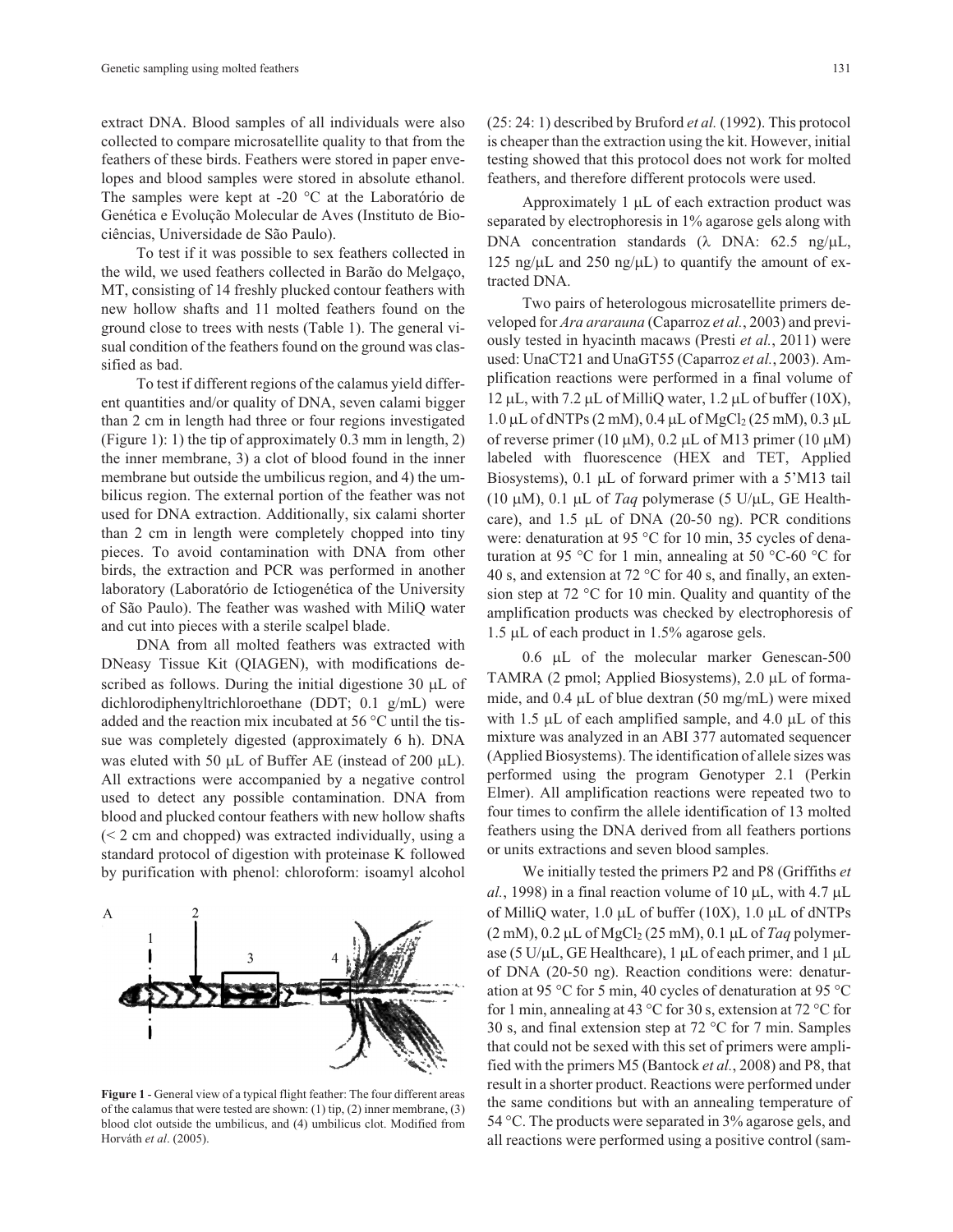ple of a previously sexed female hyacinth macaw) and ultrapure water as a negative control.

Horváth *et al.* (2005) reported that they found a blood clot at the umbilicus in small feathers of *Aquila adalberti*. We did not find any blood clot in the umbilicus region, but in one of the feathers a blood clot was observed outside the umbilicus region (Figure 1). It is possible that the presence of this clot is related to the feather's age, *i.e.* the earlier it falls, the less the clot is reabsorbed and, thus, can be found in molted feathers.

Our results showed that the regions of the calamus that resulted in better yield of DNA, in decreasing order, were: blood clot outside the umbilicus, umbilicus (without blood clot), tip, inner membrane, and small calamus (Table 1, Figure 1). Even if a blood clot in the umbilicus region was not found, as in the results reported by Horváth *et al.* (2005), more DNA was obtained from the umbilicus than from the tip of long feathers  $(> 2.0 \text{ cm})$ . Our results showed that small feathers produce smaller amounts of DNA than all parts from large feathers taken together. Blood samples yielded approximately 15 times more DNA than the best part of the feather analyzed. The same result was observed in other macaw species (*Ara ararauna*, *Ara chloropterus*, and *Ara macao*) with higher success rates of microsatellite amplification with samples extracted from large feathers than from small ones (Gebhardt *et al.*, 2009).

The two microsatellite primer pairs generated analyzable products from all seven blood samples and from 13 feathers obtained from the captive facility. However, samples with less DNA yielded poorer quality alleles, with smaller electrophoretic peaks, some alleles having unexpected sizes (possibly as a result of DNA degradation), some alleles failing to amplify (allele dropout), and some samples presenting unspecific bands (*i.e.* one individual with three alleles). Taberlet *et al.* (1996) also observed genotyping problems when the amount of DNA was limited, and recommended that at least two amplification replicates be performed for heterozygous loci and seven replicates to confirm homozygosity. In our study we did two replicates for heterozygous loci and four replicates to confirm homozygous loci in the blood samples. To obtain the same efficiency with the feather samples, we genotyped four replicates for heterozygous and six to eight to confirm homozygosity. We also observed that results were better when amplifications had been performed immediately after DNA extraction. PCR replicates performed at the same time and immediately after extraction gave less nonspecific and clearer peaks, apparently by avoiding DNA degradation. Previous tests had shown that this strategy is successful, as non-degraded DNA becomes degraded over time. Difficulties with the use of feathers were also noted in a study comparing different sampling methods for microsatellite genotyping from Red Junglefowl (Galliformes). Mukesh *et al.* (2011) found a DNA yield gradient in blood, plucked feathers and shed feathers in the ratio 22:2:1, respectively. DNA extracts from feathers were amplified for four microsatellite loci. When genotyping the DNA extracts of shed ( $n = 12$ ) and plucked ( $n = 6$ ) feathers, three samples (17%) were successfully genotyped for all four microsatellite loci, four samples (22%) for three and two loci each, and seven samples (39%) for one locus (Mukesh *et al.*, 2011).

Despite the fact that only two microsatellite loci were analyzed herein, each individual had a unique genotype profile based on the analysis of their blood samples (Table 1). The only exceptions were two birds (one male and one female) from aviary 3, who shared the same profile. Thus, it was possible to assign 11 of the 13 feathers to a given individual (Table 1). For one of the four feathers from aviary 2, the alleles of loci UnaGT55 were not analyzable, so it was only based on blood samples. One of the three feathers from aviary 3 yielded a genotype profile shared by two birds, and it could not be assigned to any of them (Table 1). As one macaw was a male and the other a female, we tried to sex this feather, but the result was not conclusive.

It was possible to sex 12 of the 14 contour feathers from the BM samples (86%) with primers P2 and P8 (Griffiths *et al.*, 1998), while none of the 11 molted feathers collected near the nests yielded any product. This result was expected because the general aspect of the freshly plucked contour feathers was better than that of the feathers found on the ground, and general feather condition can be used as a predictor of DNA quality (Gebhardt *et al.*, 2009). The samples that failed to amplify were further tested with primers M5 (Bantock *et al.*, 2008) and P8 that produce shorter bands (250 to 300 bp). After two attempts, because some samples were unreliable and were therefore repeated, it was possible to identify the gender of the last two contour feathers and six of 11 (56%) unsexed feathers found on the ground (Table 1). This was expected, as the primer set M5 and P8 amplifies shorter products that are more easily amplified, and the DNA samples used in the present study were degraded. It would thus be desirable to test other DNA extraction protocols to reduce degradation effects. Our study is in agreement with Harvey *et al*. (2006) that provided evidence that feathers can yield sufficient DNA for molecular sexing. This authors compared the efficiency of sex determination based on feather *vs.* blood samples.

McDonald and Griffith (2012) emphasize that currently there is still a lack of data that test the impacts of feather sampling, either from feather plucking or clipping, which makes it very difficult to judge the long-term impacts of these techniques. They encourage researchers to publish data on any potential impacts of feather sampling. Even though laboratory processing is more laborious and expensive when using feathers found in the wild, the present study and others show that such feathers, when collected as freshly as possible, can be valuable DNA sources (Griffiths and Tiwari, 1995; Russello and Amato, 2001; Gebhardt *et al.*, 2009; Miño and Del Lama, 2009; Katzner